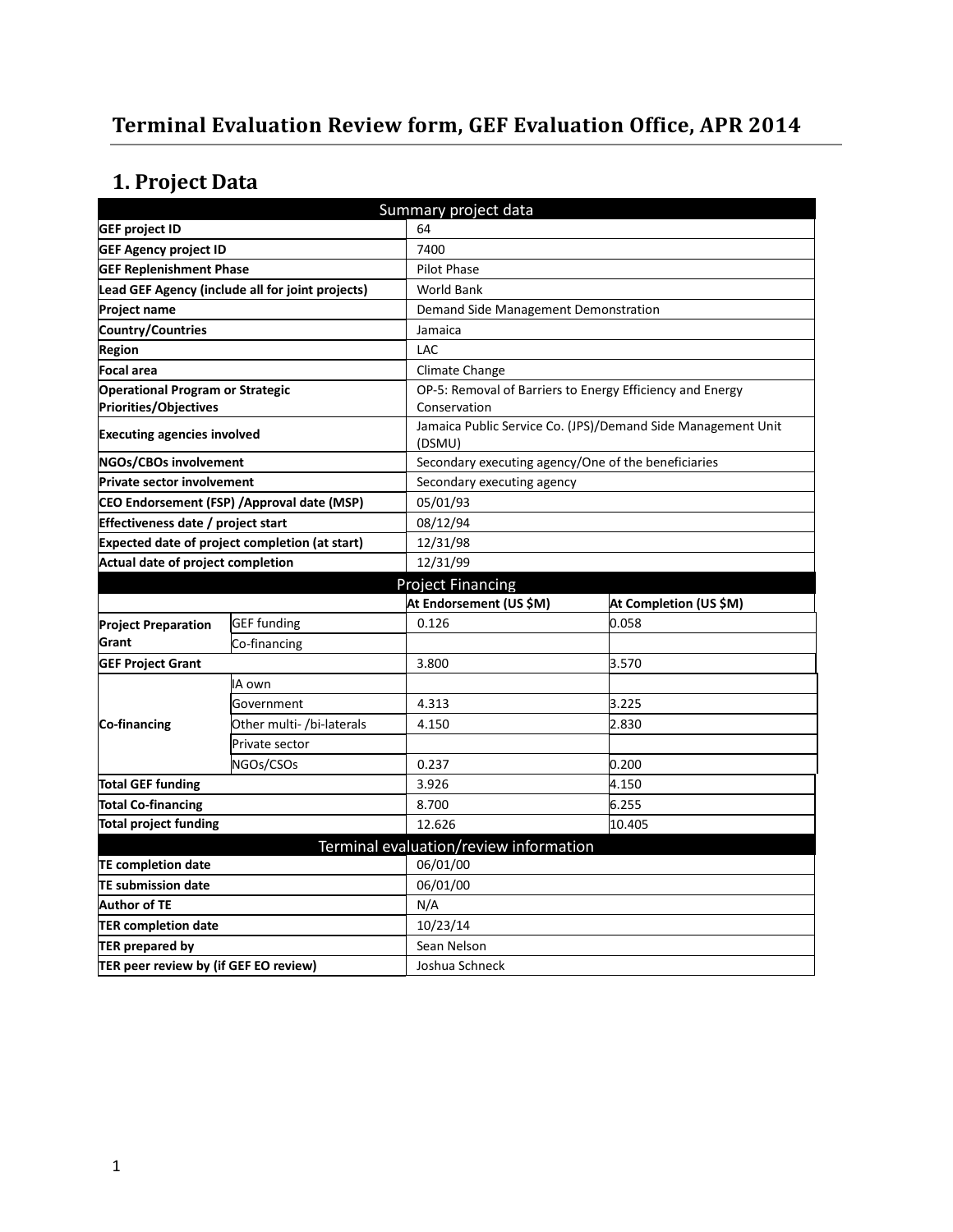# **2. Summary of Project Ratings**

| <b>Criteria</b>                           | <b>Final PIR</b> | <b>IA Terminal</b><br><b>Evaluation</b> | <b>IA Evaluation</b><br><b>Office Review</b> | <b>GEF EO Review</b> |
|-------------------------------------------|------------------|-----------------------------------------|----------------------------------------------|----------------------|
| <b>Project Outcomes</b>                   | N/R              | S                                       | <b>MS</b>                                    | MU                   |
| <b>Sustainability of Outcomes</b>         | N/R              |                                         | U                                            | <b>MU</b>            |
| <b>M&amp;E Design</b>                     | N/R              | N/R                                     | N/R                                          | <b>MS</b>            |
| <b>M&amp;E</b> Implementation             | N/R              | N/R                                     | N/R                                          | S                    |
| <b>Quality of Implementation</b>          | N/R              | S                                       | S                                            | <b>MS</b>            |
| <b>Quality of Execution</b>               | N/R              | S                                       | U                                            | <b>MU</b>            |
| Quality of the Terminal Evaluation Report |                  |                                         | S                                            | MU                   |

# **3. Project Objectives**

### 3.1 Global Environmental Objectives of the project:

As stated in the Project Document (PD), the primary GEO was to lower future CO2, NOx and SO2 emissions through reductions in demand for electricity that would have the effect of lowering fossil fuel consumption used for power generation in the Jamaican power grid. The goal was to achieve electricity savings of either 7 peak MW or 30,000 MWh over 5 years. The Jamaican economy at that point was rather energy intensive. In addition, the Jamaican government had only recently started rationalizing electricity tariffs, so electricity savings were of particular interest.

### 3.2 Development Objectives of the project:

The DO was to increase electricity sector capacity, along with the capacities of relevant agencies, to undertake electricity efficiency initiatives. This would allow the project's approach to be scaled-up and expanded throughout Jamaica in a subsequent project building off of this one's results.

The project had the following 6 components:

- 1) Commercial buildings electricity savings
- 2) Residential sector electricity savings
- 3) Industrial sector electricity savings assessment
- 4) Program M&E and quality control
- 5) Demand-Side Management (DSM) Unit institutional development
- 6) Institutional development of relevant local institutions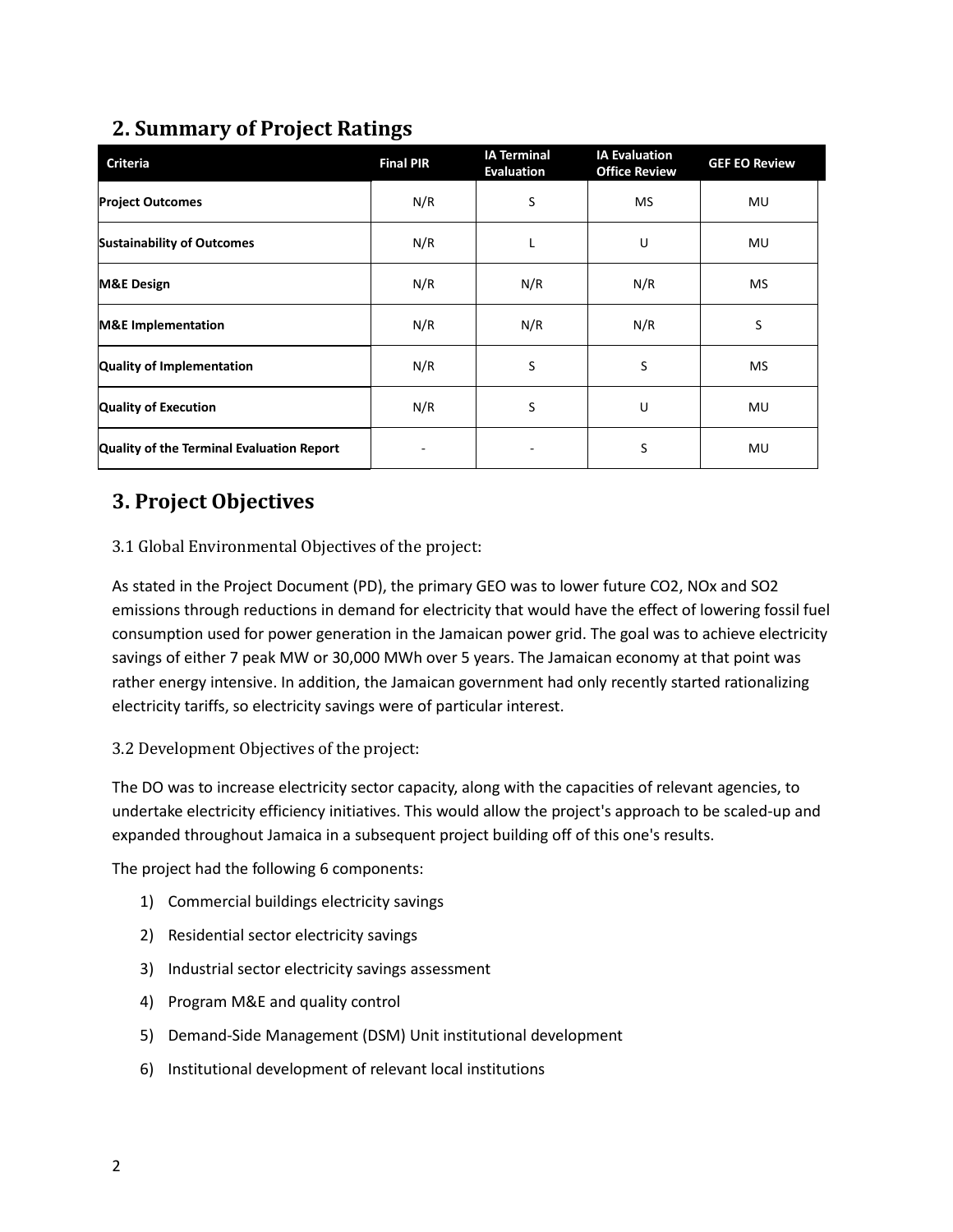3.3 Were there any **changes** in the Global Environmental Objectives, Development Objectives, or other activities during implementation?

The TE mentions **no** changes to the GEOs or DOs.

### **4. GEF EO assessment of Outcomes and Sustainability**

Please refer to the GEF Terminal Evaluation Review Guidelines for detail on the criteria for ratings.

Relevance can receive either a Satisfactory or Unsatisfactory rating. For Effectiveness and Cost efficiency, a six point rating scale is used (Highly Satisfactory to Highly Unsatisfactory), or Unable to Assess. Sustainability ratings are assessed on a four-point scale: Likely=no or negligible risk; Moderately Likely=low risk; Moderately Unlikely=substantial risks; Unlikely=high risk. In assessing a Sustainability rating please note if, and to what degree, sustainability of project outcomes is threatened by financial, sociopolitical, institutional/governance, or environmental factors.

Please justify ratings in the space below each box.

| Rating: Satisfactory<br>4.1 Relevance |
|---------------------------------------|
|---------------------------------------|

This project is relevant to the GEF under OP-5: Removal of Barriers to Energy Efficiency and Energy Conservation. The project's aim to increase the efficiency of the electricity sector would help to lower Jamaica's greenhouse gas (GHG) emissions, including CO2, NOx and SO2 emissions. In addition, the Jamaican government at the time was using demand-side programs and market-based energy pricing reforms to increase electricity efficiency. These measures were also undertaken as part of Jamaica's Fourth Power and Energy Sector Deregulation and Privatization loan agreement with the World Bank. Most of Jamaica's energy sources had to be imported. The only viable indigenous fuel source was wood, but over-exploitation and poor forest management had harmed Jamaica's environment.

| <b>4.2 Effectiveness</b> | Rating: Moderately Unsatisfactory |
|--------------------------|-----------------------------------|
|                          |                                   |

**Note:** It should be noted that the TE contains insufficient information on 3 of the 6 major project components. Information on the effectiveness of these project components was found in a separate report: the DSM Unit's Project Review. While the TE rates project effectiveness as "Satisfactory," the project achieved reductions in electricity usage and GHG emissions well below project goals. IEG rated this project's outcomes as "Moderately Satisfactory" due to the potential for GHG emission and electricity usage reductions. This rating is based on reductions that the DSM Unit was unlikely to achieve. While the project built up the DSM Unit's capacity, the Jamaican government and JPS had not fully embraced DSM activities. This makes it unlikely that the DSM Unit would have enough support to be successful in promoting sufficient GHG emission and electricity demand reductions in the future.

**Summary:** In total, the project appears to have lowered electricity demand by 2.533 to 4 peak MW and 10,313 to 13,000 MWh, resulting in 12,166 tons to 14,000 tons of CO2 mitigated. This was below the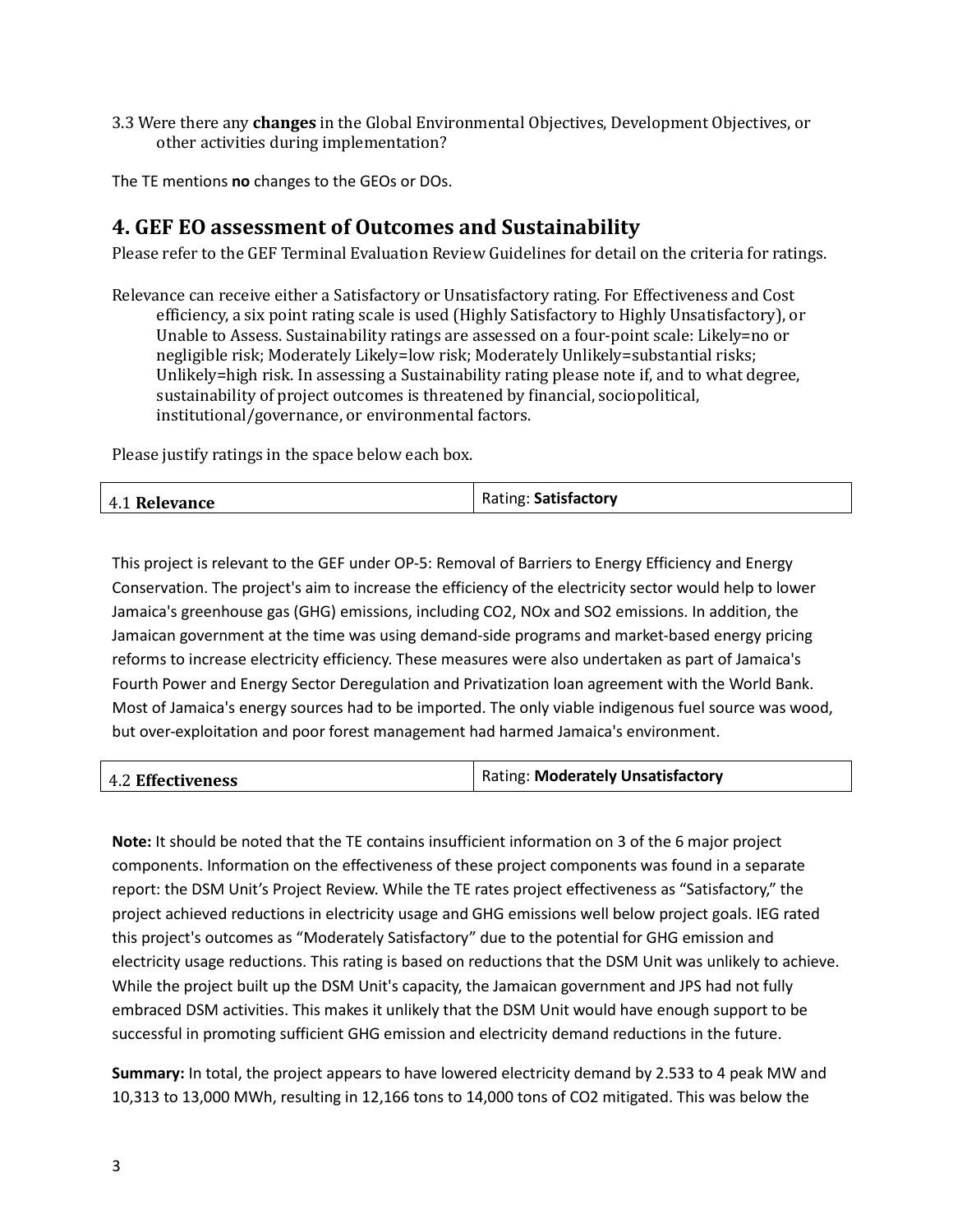project targets. Despite the fact that the commercial and industrial sectors use the most electricity and have the biggest environmental footprint, the project only really produced results in the residential sector. The project appears to have created a competent DSM Unit.

#### 1) Commercial buildings electricity savings **Moderately Unsatisfactory**

This component suffered from financing issues. The Jamaica Public Service Company, Limited (JPS) pulled its support to pre-finance electricity efficiency investments. In addition, overall economic problems in Jamaica, business' lack of funds to self-finance electricity efficiency investment measures and a loss of Inter-American Development Bank (IDB) funding also hurt this component's results. The project audited 15 major commercial electricity consumers on their energy use. Six of these businesses carried out the suggested energy efficiency measures. Overall, this component lowered electricity demand by estimated 3,700 MWh pa and 0.2MW of peak demand. The target in the last PSR was an annual reduction of 11,721 Mwh and 5.978 MW of peak demand, which this project had not yet reached.

#### 2) Residential sector electricity savings **Satisfactory**

According to the TE, "in terms of public impact, the residential lighting program was the most successful component of the Project," (TE, p. 4) lowering demand by about 1.7 MW. A total of 32,000 households took part in the program, which made up about 10 percent of JPA residential consumers at the time. They bought nearly 100,000 compact fluorescent lamps (CFLs), which lowered peak demand by an estimated 1.7 MW. The TE states that "a consultants' review has concluded that the program was popular with consumers, satisfaction is high and a solid basis exists for replicating it on a larger scale" (TE, p. 4). The residential lighting program was initially unpopular and was stuck with low-quality CFLs. However, the DSM Unit improved the program's marketing (though the TE does not note how it dealt with the CFL quality issue), resulting in a successful program.

This component also had a solar power water heating program, but this program was only finished in late 1999, so it was still too early when the TE was written to assess its results. The project installed 300 solar water heaters (SWHs) in residential households. It was estimated that this would lower peak demand by 0.6 MW.

3) Industrial sector electricity savings assessment **Unsatisfactory**The TE notes that this component came in "under expectations" (TE, p. 3). It should be noted that he TE does not give details on this component and failed to address this component in its own section.

#### 4) Program M&E and quality control **Unable to Assess**

The project hired independent consultants to assess each project component, including calculating the energy savings. The DSM Unit plans on using these reports to promote its services.

With this said, the TE provides few details on this component beyond noting that these consultants wrote reports. It is also unclear that the TE authors differentiated between project M&E and M&E as a project component.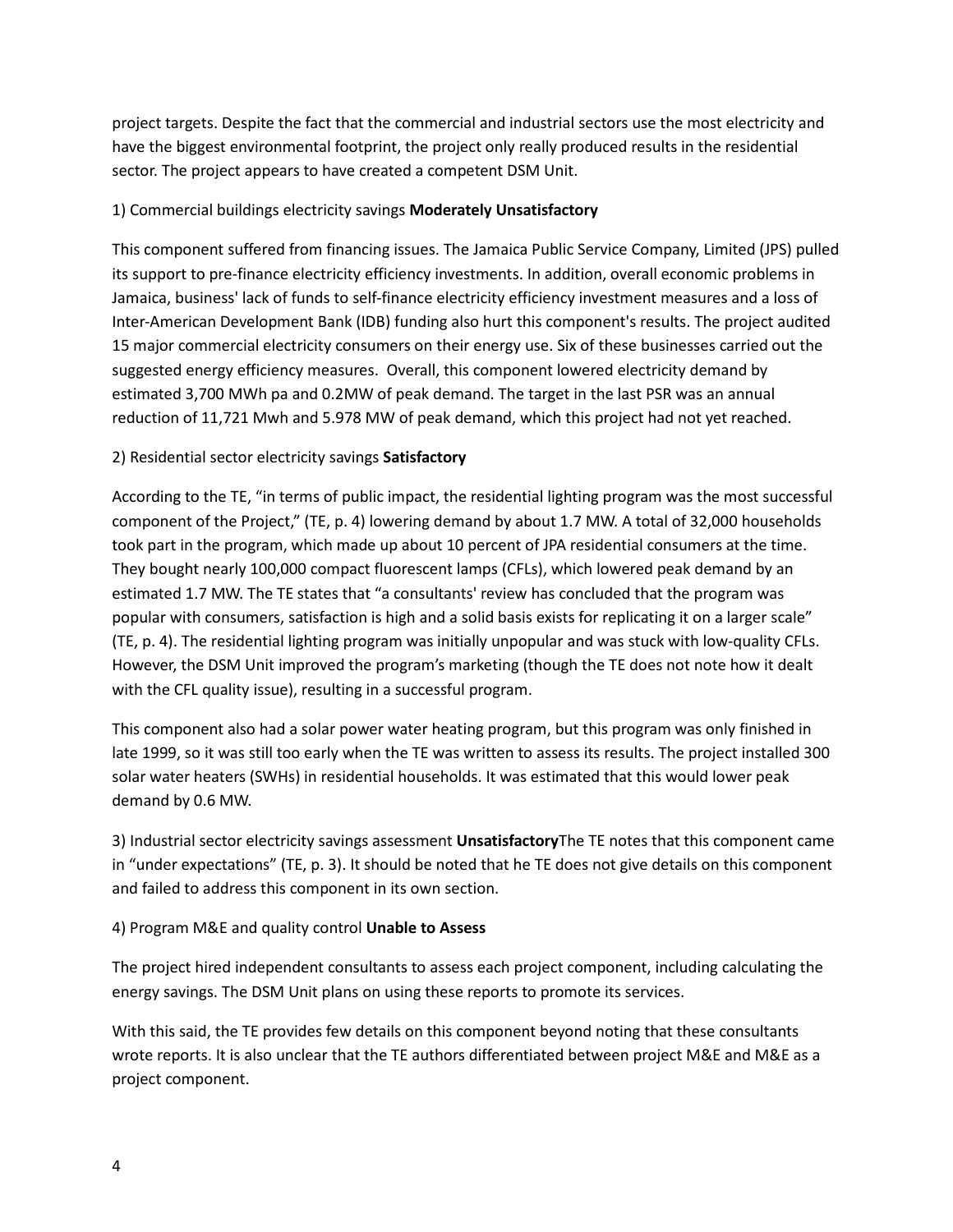### 5) Demand-Side Management (DSM) Unit institutional development **Satisfactory**

The DSM Unit benefitted from project support for training, technical assistance, and consultants' advice. As a result, the DSM Unit has helped to carry out work effectively on the other project components. In addition, the DSM Unit took part in public awareness campaigns.

#### 6) Institutional development of relevant local institutions **Satisfactory**

Approximately US\$400,000 of project funding supported the Natural Resource Conservation Authority (NRCA), the Jamaica Environment Trust (JET) and the National Consumers League for energy conservation public education campaigns. The TE provides no details on these groups' contributions to these campaigns' results, though the DSM Unit's report claims these organizations' contributions "in the dissemination of information cannot be overstated" (DSM Unit Project Review, p. 10).

The project originally provided US\$600,000 of IDB funding to the Jamaica Bureau of Standards for product labeling and energy efficiency tests, but this funding was canceled due to a lack of additional cofinancing and the Jamaican government's inability to provide a construction site on time.

| 4.3 Efficiency | Rating: Moderately Unsatisfactory |
|----------------|-----------------------------------|
|                |                                   |

**Summary:** The project experienced numerous delays during the project's early phase, though the DMS Unit states that the project overcame these delays and later gained positive momentum. However, the Jamaican government's early reluctance to publicly push for energy efficiency measures appears to have limited the project's ability to find sufficient commercial and industrial customers. This increased the project's reliance on JPS, but JPS's reluctance to promote project goals thus exacerbated this same problem. Financial management was satisfactory, with financial savings allowing the project to fund the SWH program and solar PV installations.

**Delays:** The TE only mentions 2 delays. The Jamaican government was slow to promote DSM measures despite paying lip service to the issue. Towards the end of the project, the Ministry of Mining and Energy (MME) started exerting pressure on JPS to support such programs. In addition, the Jamaican government was too slow to provide a construction site for the Jamaica Bureau of Standards initiative, which caused IDB funding to be canceled for this part of the project.

The DSM Unit's Project Review, which is included as an addendum to the TE, mentions further delays not discussed in the TE. JPS had recently implemented new financial accounting procedures and a new computer system, both of which at first slowed down JPS's internal processes. Since the DSM Unit was dependent on JPS for support and coordination, this inhibited the DSM Unit's ability to respond to customer needs during the project's early phases. The DSM Unit also needed to have access to the database tracking system to approve new customers. However, the mainframe link often went down.

In addition, an explosion at the Old Harbour Power Plant in 1994 caused a "cash flow deterioration" for the project (DSM Unit, p. 9). Following the explosion, the DSM Unit experienced problems recruiting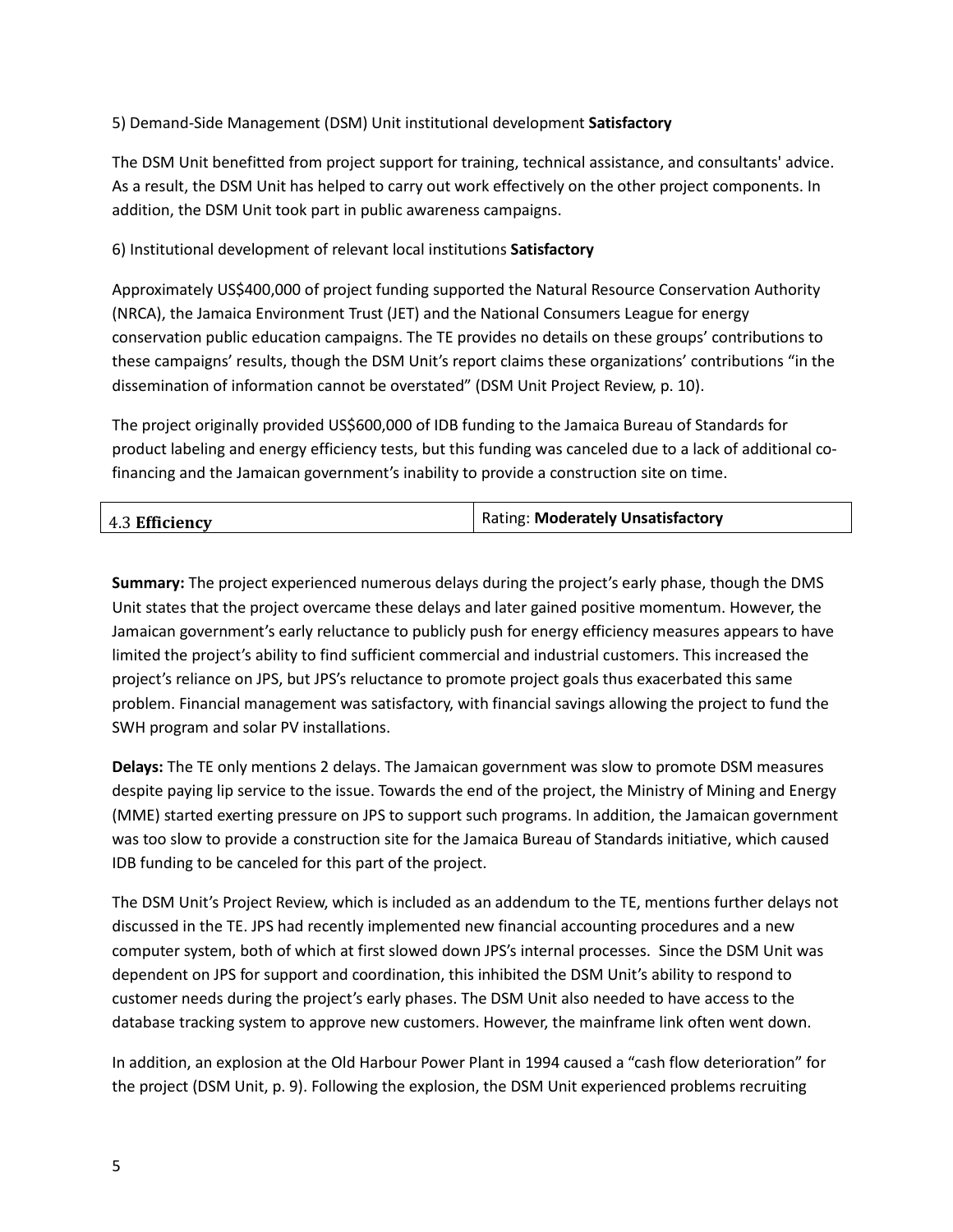staff and commercial customers. The DSM Unit's lack of experience working with donor agencies' procurement procedures also caused delays in the project's early days.

**Management Issues:** The project went through multiple task managers from 1996 to 1998 and "a hiatus in task management in late 1997 and early 1998" (TE, p. 7). This necessitated increased World Bank project supervision, which appears to have improved project management.

**Financial Management:** The project came in under budget at US\$9.85 million, compared with over US\$12 million at appraisal. Only the DSM Unit institutional development component came in significantly over the appraisal amount by some 55 % (US\$6.57 million versus an estimated US\$4.20 million). This was partially due to several project components coming in under budget. As a result, the project was able to allocate savings toward the SWH program and PV solar installations.

| 4.4 Sustainability | <b>Rating: Moderately Unlikely</b> |
|--------------------|------------------------------------|
|                    |                                    |

**Summary:** JPS at the time was paying the DSM Unit's salaries. However, it was unclear if the Jamaican government and JPS would politically and financially support expanding energy efficiency programs. Decision makers within both JPS and the Jamaican government had not yet made decisions that would make the project's sustainability clear.

The project's sustainability is assessed according the following 4 risk factors.

#### Environmental: **Unable to Assess**

The TE includes no information on environmental risks to project sustainability.

#### Financial: **Moderately Likely**

The TE notes that expanding the residential lighting program will require that JPS return to the DSM Unit money from CFL sales to make expansion financially viable. A revolving fund was already set up to support SWH program expansion. JPS at the time was paying DSM Unit salaries, though it was unclear how long this would continue. It was also unclear if JPS would fund expanding DSM Unit programs.

#### Sociopolitical: **Moderately Unlikely**

While the MME had voiced support for DSM activities, the Jamaican government as a whole had not. The project existed in an ambiguous legal and policy environment when the TE was written. Jamaican energy policy at the time lacked a clear stance on energy efficiency and DSM.

#### Institutional: **Moderately Unlikely**

JPS had planned to mainstream the DSM Unit into its activities, though this required government approval. However, the DSM Unit's goals were in conflict with JPS's stated goal to the increase electricity supplies. JPS also had not included DSM programs into its load balancing and electricity capacity expansion plans.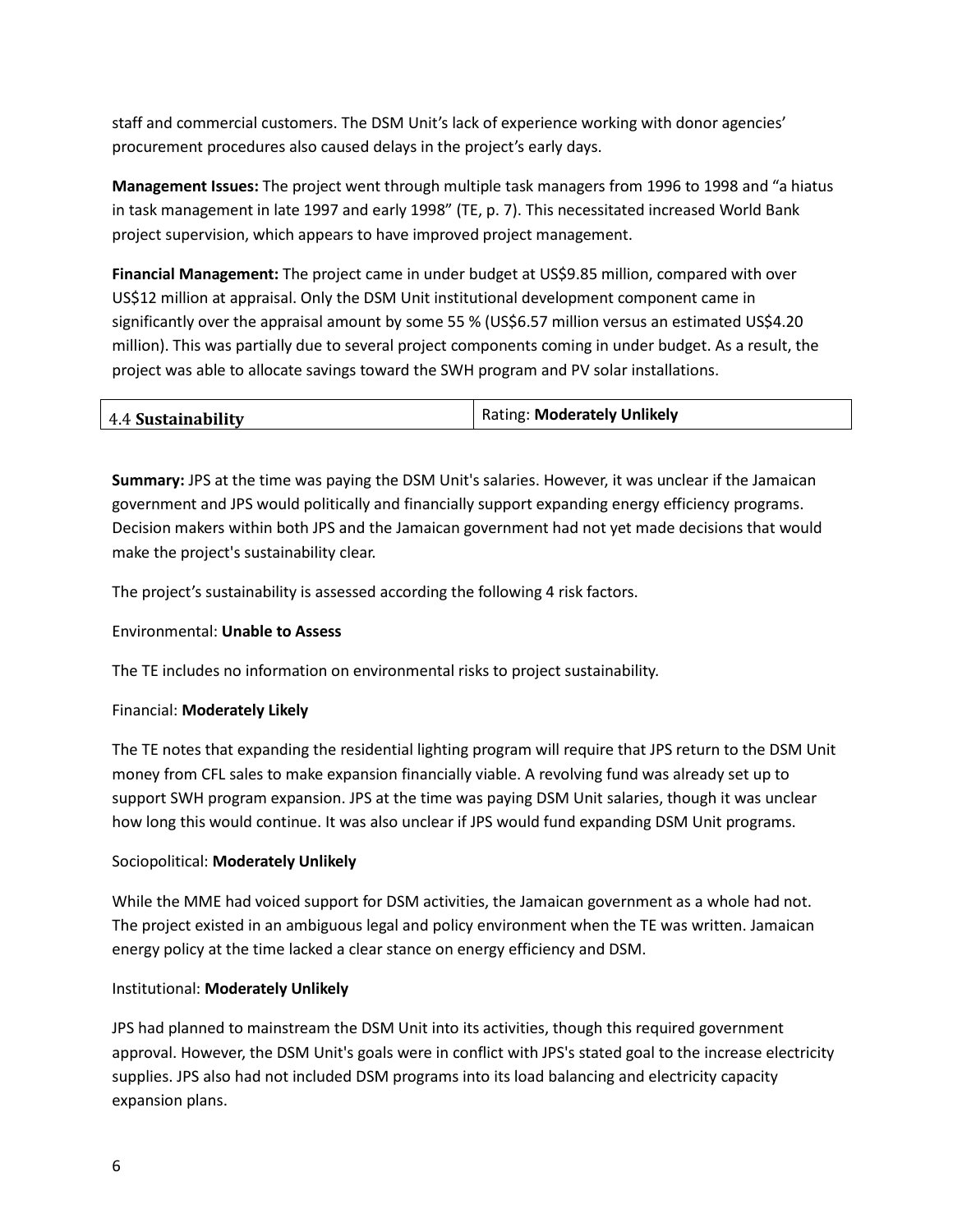### **5. Processes and factors affecting attainment of project outcomes**

5.1 Co-financing. To what extent was the reported co-financing essential to the achievement of GEF objectives? If there was a difference in the level of expected co-financing and actual cofinancing, then what were the reasons for it? Did the extent of materialization of co-financing affect project's outcomes and/or sustainability? If so, in what ways and through what causal linkages?

At appraisal, the Jamaican government planned to provide US\$4.31 through JPS. This was broken down into US\$2.72 million for the commercial sector component and US\$1.36 million for the DSM Unit institutional capacity component, as well as US\$230,000 for contingencies. However, the Jamaican government only provided US\$3.22 million, which only went to the DSM Unit institutional capacity component. JPS experienced financial problems due to a tariff rate freeze and the Old Harbour plant explosion. This resulted in decreased funding to bring large-volume commercial customers into the project, which reduced these enterprises' participation. In turn, this shrunk the electricity demand reduction and GHG mitigation the project was able to achieve.

Other co-financing from other sources was originally going to be US\$4.39 million. In practice, the project received US\$3.06 million in co-financing, which was due to several project components coming in under budget. As a result, the project was able to allocate savings toward the SWH program and PV solar installations.

5.2 Project extensions and/or delays. If there were delays in project implementation and completion, then what were the reasons for it? Did the delay affect the project's outcomes and/or sustainability? If so, in what ways and through what causal linkages?

The TE itself only mentions 2 delays. The Jamaican government was slow to promote DSM measures despite paying lip service to the issue. Towards the end of the project, the Ministry of Mining and Energy (MME) started exerting pressure on JPS to support such programs. In addition, the Jamaican government also was too slow to provide a construction site for the Jamaica Bureau of Standards initiative, which caused IDB funding to be cancelled.

The DSM Unit's Project Review, which is included as an addendum to the TE, mentions further delays that the TE failed to mention. JPS had recently implemented new financial accounting procedures and a new computer system, both of which at first slowed down JPS's internal processes. Since the DSM Unit was dependent on JPS for support and coordination, this inhibited the DSM Unit's ability to respond to customer needs during the project's early phases. The DSM Unit also needed to have access to the database tracking system to approve new customers. However, the mainframe link often went down.

In addition, an explosion at the Old Harbour Power Plant in 1994 caused a "cash flow deterioration" for the project (DSM Unit, p. 9). Following the explosion, the DSM Unit experienced problems recruiting staff and commercial customers. The DSM Unit's lack of experience working with donor agencies' procurement procedures also caused delays in the project's early days.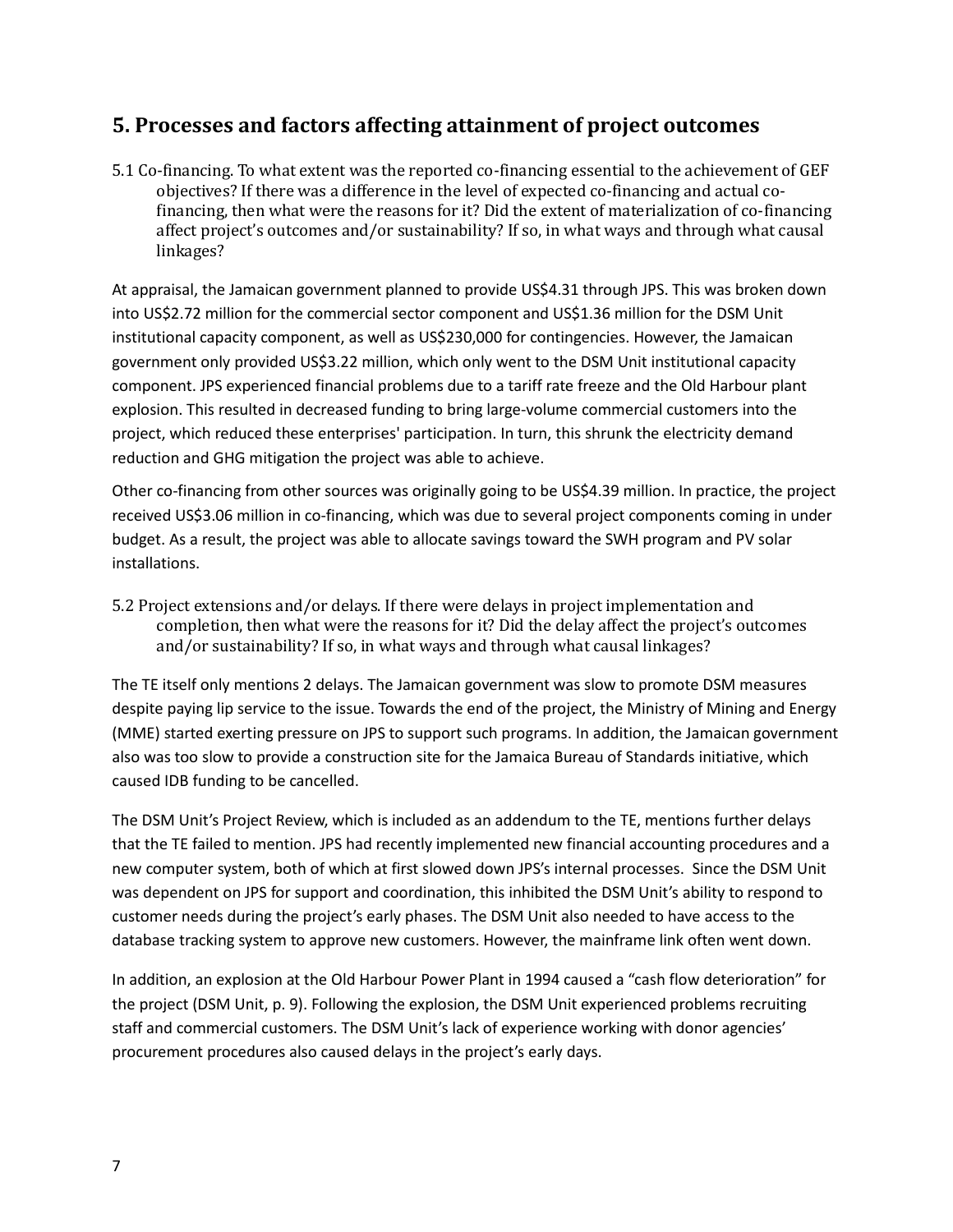The project received a year-long extension, though the TE does not adequately explain why this extension was requested and granted.

5.3 Country ownership. Assess the extent to which country ownership has affected project outcomes and sustainability? Describe the ways in which it affected outcomes and sustainability, highlighting the causal links:

While the MME had voiced support for DSM activities, the Jamaican government as a whole had not. The project existed in an ambiguous legal and policy environment when the TE was written. Jamaican energy policy at the time lacked a clear stance on energy efficiency and DSM. JPS had planned to mainstream the DSM Unit into its activities, though this required government approval. However, the DSM Unit's goals were in conflict with JPS's stated goal to the increase electricity supplies. JPS also had not included DSM programs into its load balancing and electricity capacity expansion plans.

### **6. Assessment of project's Monitoring and Evaluation system**

Ratings are assessed on a six point scale: Highly Satisfactory=no shortcomings in this M&E component; Satisfactory=minor shortcomings in this M&E component; Moderately Satisfactory=moderate shortcomings in this M&E component; Moderately Unsatisfactory=significant shortcomings in this M&E component; Unsatisfactory=major shortcomings in this M&E component; Highly Unsatisfactory=there were no project M&E systems.

Please justify ratings in the space below each box.

| 6.1 M&E Design at entry | <b>Rating: Moderately Satisfactory</b> |
|-------------------------|----------------------------------------|
|                         |                                        |

The PD devotes 13 pages to describing the M&E program. The M&E design includes clear responsibilities outlined for each M&E contractor. The design also includes SMART indicators and detailed questions to answer on each project component. According to the TE, program M&E and quality control received about 10 percent of project funding to ensure the project could be replicated. However, the PD did not include a detailed schedule for when major M&E components, including when the Mid-Term Review (MTR), PIRs, etc., were due.

| 6.2 M&E Implementation | Rating: Satisfactory |
|------------------------|----------------------|
|                        |                      |

The M&E process appears to have been of high quality. The MTR suggested changing each sector's contribution to the GHG mitigation targets, though the TE says that in retrospect it should have suggested lowering the overall mitigation target as well for being too ambitious. The DSM Unit planned on using the consultants' reports on each project component (including GHG mitigation and energy savings estimates) to market and promote DSM activities to potential future customers.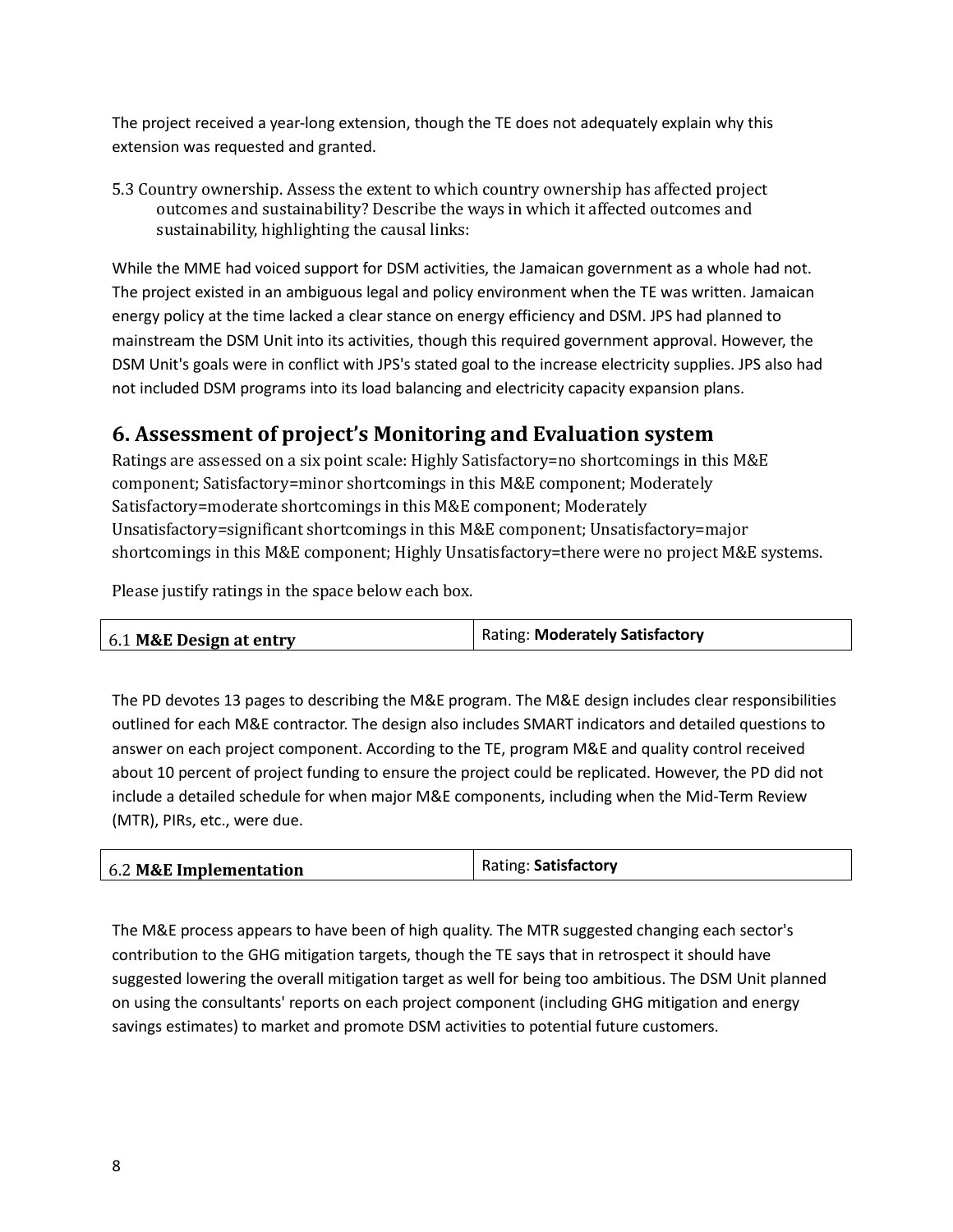## **7. Assessment of project implementation and execution**

Quality of Implementation includes the quality of project design, as well as the quality of supervision and assistance provided by implementing agency(s) to execution agencies throughout project implementation. Quality of Execution covers the effectiveness of the executing agency(s) in performing its roles and responsibilities. In both instances, the focus is upon factors that are largely within the control of the respective implementing and executing agency(s). A six point rating scale is used (Highly Satisfactory to Highly Unsatisfactory), or Unable to Assess.

Please justify ratings in the space below each box.

| 7.1 Quality of Project Implementation | <b>Rating: Moderately Satisfactory</b> |
|---------------------------------------|----------------------------------------|
|                                       |                                        |

The project design, including the M&E design, was clear and detailed. It clearly laid out both the project's actions, as well as the project designers' assumptions about the future (future annual Jamaican GDP growth, future Jamaican energy demand growth, etc.). The World Bank displayed a high level of expenditure scrutiny to the point the TE called it "excessive" (TE, p. 7), which may have slowed down basic procurement. The M&E process appears to have been thorough and fact-based. World Bank supervision helped to keep the project on track despite several project management changes. However, the project design did not sufficiently account for 1) Jamaican government/JPS financial constraints and contradictions between DMS programs and 2) JPS's financial and planning goals.

| 7.2 Quality of Project Execution | Rating: Moderately Satisfactory |
|----------------------------------|---------------------------------|
|                                  |                                 |

The project used adaptive management based on the MTR to change each sector's contribution to the GHG mitigation targets, while leaving the overall target unchanged. The project team appears to have carried out work on each project component based on project spending per component in the Annex 2 in the TE However, the Jamaican government failed to provide co-financing for the Jamaican Bureau of Standards, so this part was canceled.

### **8. Assessment of Project Impacts**

*Note - In instances where information on any impact related topic is not provided in the terminal evaluations, the reviewer should indicate in the relevant sections below that this is indeed the case and identify the information gaps. When providing information on topics related to impact, please cite the page number of the terminal evaluation from where the information is sourced.*

8.1 Environmental Change. Describe the changes in environmental stress and environmental status that occurred by the end of the project. Include both quantitative and qualitative changes documented,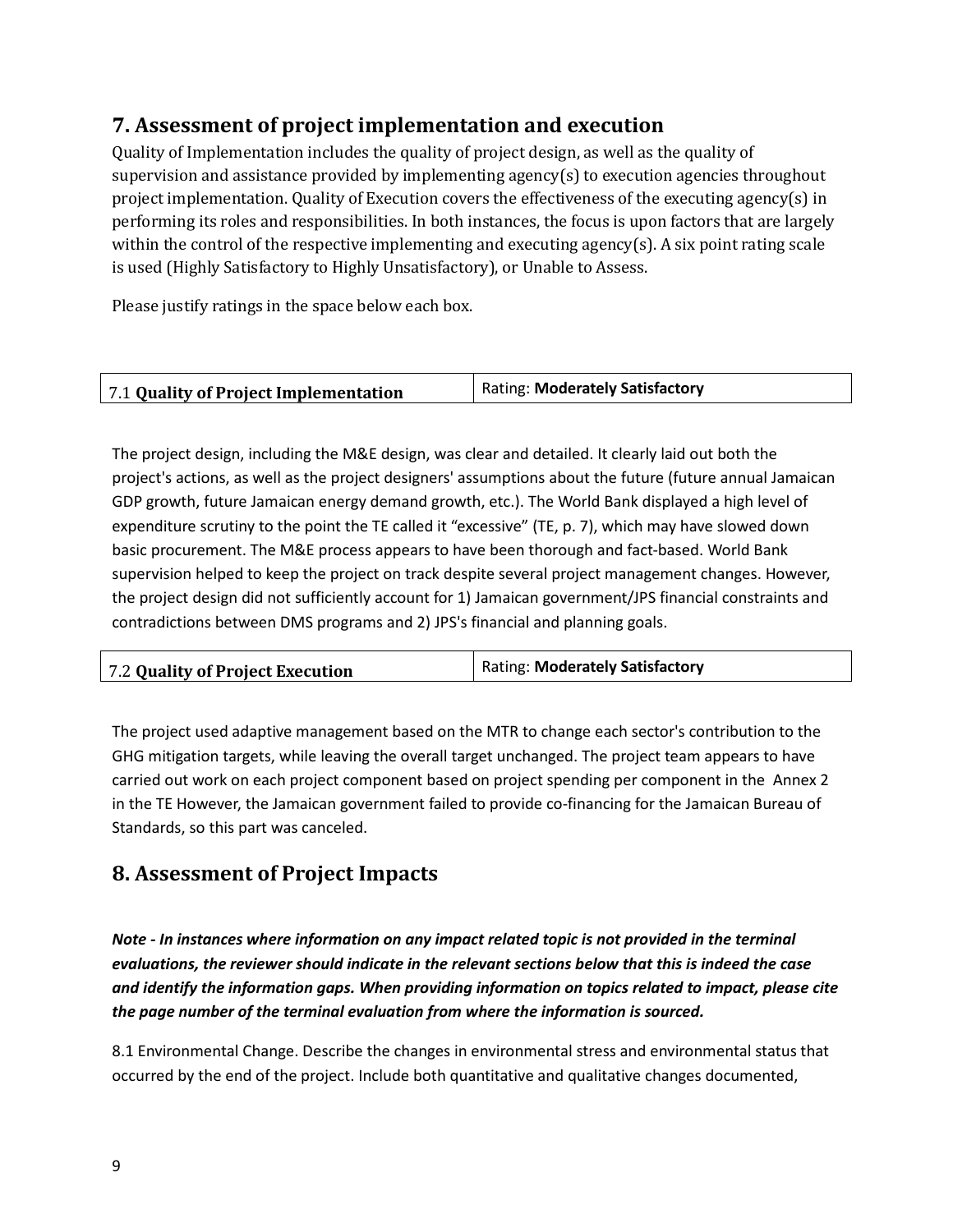sources of information for these changes, and how project activities contributed to or hindered these changes. Also include how contextual factors have contributed to or hindered these changes.

The project resulted in between 12,166 tons to 14,000 tons of CO2 mitigated (TE, pp. 10-11). The Jamaican economy entered an unexpected slump during the project. In addition, the electricity tariff freeze and the Old Harbour plant explosion hurt JPS financially, reducing its contributions to the project. As a result, the project was unable to reach out to as many customers as originally planned (TE, pp. 5-6), lowering the amount of CO2 mitigated.

8.2 Socioeconomic change. Describe any changes in human well-being (income, education, health, community relationships, etc.) that occurred by the end of the project. Include both quantitative and qualitative changes documented, sources of information for these changes, and how project activities contributed to or hindered these changes. Also include how contextual factors have contributed to or hindered these changes.

The project helped to lower peak electricity demand by 2.533 to 4 peak MW and by 10,313 to 13,000 Mwh (TE, pp. 10-11). About 32,000 JPS customer households purchased around 100,000 CFLs. The project installed 300 SWHs in residential households. 6 commercial enterprises carried out energy efficiency measures based off of project audits (TE, p. 4).

The Jamaican economy entered an unexpected slump during the project. In addition, the electricity tariff freeze and the Old Harbour plant explosion hurt JPS financially, reducing its contributions to the project. As a result, the project was unable to reach out to as many customers as originally planned, lowering the amount of reduced electricity demand, while also hurting the project's ability to engage in the largescale commercial sector (TE, pp. 5-6).

At appraisal, the project had expected benefit/cost appraisals of 1.47 for the societal test, 1.31 for the total resource cost test and 3.86 for the participant test. At project completion, these ratios were 4.52, 4.03 and 7.78 respectively (TE, p. 14). The TE does not explain what these results mean for the economy as a whole or participant households/businesses in particular.

8.3 Capacity and governance changes. Describe notable changes in capacities and governance that can lead to large-scale action (both mass and legislative) bringing about positive environmental change. "Capacities" include awareness, knowledge, skills, infrastructure, and environmental monitoring systems, among others. "Governance" refers to decision-making processes, structures and systems, including access to and use of information, and thus would include laws, administrative bodies, trustbuilding and conflict resolution processes, information-sharing systems, etc. Indicate how project activities contributed to/ hindered these changes, as well as how contextual factors have influenced these changes.

### a) Capacities

Creating the DSM Unit has helped to institutionalize DSM as a goal worth pursuing in Jamaica. Both the DSM Unit and NGOs received training, but few details are giving regarding this training. The DSM Unit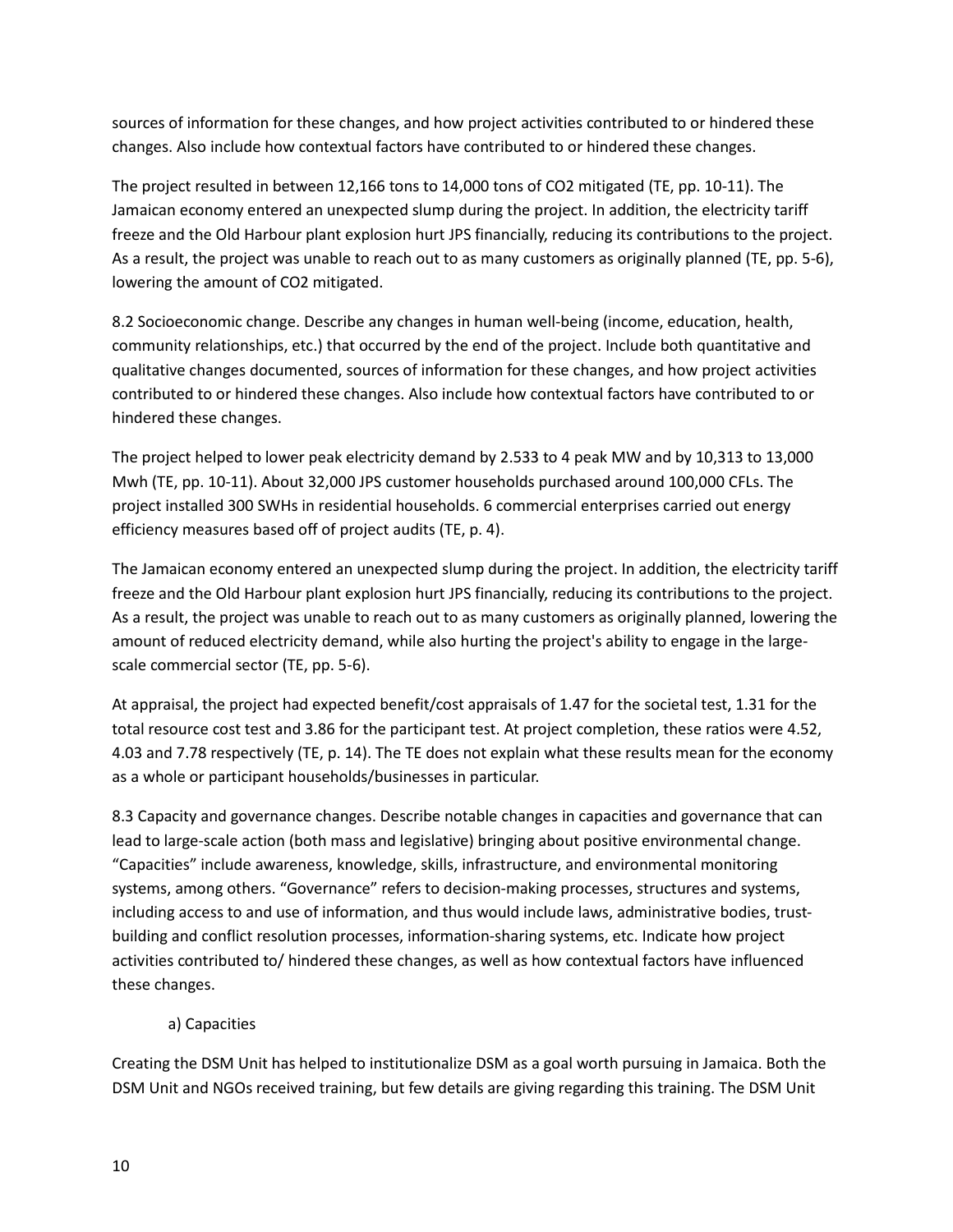and associated NGOs undertook public awareness campaigns, but the TE provides little evidence of these campaigns' results. Project energy audits and consultant reports also helped to improve knowledge of how businesses could benefit from and implement DSM programs (TE, pp. 3-5).

### b) Governance

The DSM Unit worked closely with JPS, partly due to MME pressure on JPS to do so. However, the Jamaican government and JPS had an ambiguous stance on DMS programs as of the TE's writing (TE, pp. 5-6). The TE does not mention any new legislation or regulations the Jamaican government enacted in response to the project.

8.4 Unintended impacts. Describe any impacts not targeted by the project, whether positive or negative, affecting either ecological or social aspects. Indicate the factors that contributed to these unintended impacts occurring.

The TE does not mention any unintended consequences due to the project.

8.5 Adoption of GEF initiatives at scale. Identify any initiatives (e.g. technologies, approaches, financing instruments, implementing bodies, legal frameworks, information systems) that have been mainstreamed, replicated and/or scaled up by government and other stakeholders by project end. Include the extent to which this broader adoption has taken place, e.g. if plans and resources have been established but no actual adoption has taken place, or if market change and large-scale environmental benefits have begun to occur. Indicate how project activities and other contextual factors contributed to these taking place. If broader adoption has not taken place as expected, indicate which factors (both project-related and contextual) have hindered this from happening.

The DSM Unit had expressed interest in expanding the CFL, SWH and solar PV initiatives to rural households, though this was only in the planning stage. It was unclear as of the TE's writing if the DSM Unit would receive the necessary support to carry out this program (TE, p. 7).

### **9. Lessons and recommendations**

9.1 Briefly describe the key lessons, good practices, or approaches mentioned in the terminal evaluation report that could have application for other GEF projects.

The following are drawn from the TE's "Lessons Learned" section:

- DSM programs require clear and consistent government and energy sector support to succeed
- Institutions that aim to both implement DSM programs and expand electricity supplies will run into conflicts
- Executing agencies for DSM programs require sufficient managerial and financial independence for the project to be successful
- DSM programs require high-quality public education and promotional campaigns to ensure project success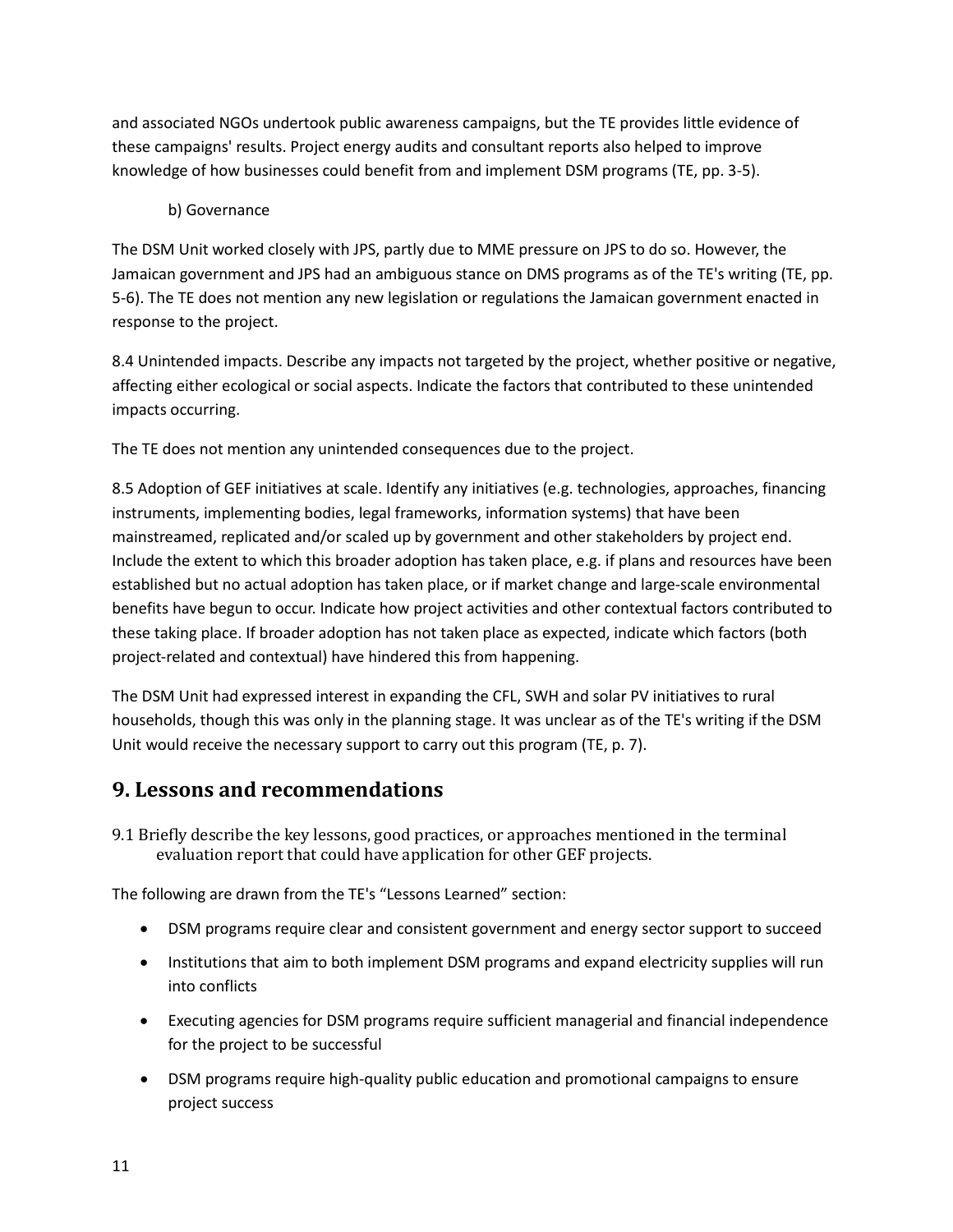- Energy efficiency audits across different sectors need to be coupled with financing to ensure that these audits' recommendations are actually implemented
- Projects need to abide by revolving fund designs to ensure DSM programs are financially sustainable over the long-term

9.2 Briefly describe the recommendations given in the terminal evaluation.

The following recommendations can be inferred from the TE's body:

- The Jamaican government and JPS need to take a clear stance on DSM programs. This ambiguous political environment made future DSM planning difficult.
- The World Bank needs to work with the Jamaican government to continue to monitor the DSM Unit to ensure its sustainability. This will also help the DSM Unit to better refine its future goals.
- The DSM Unit needed to better define its future plans, including its plan to expand the CFL, SWH and solar PV programs to rural households.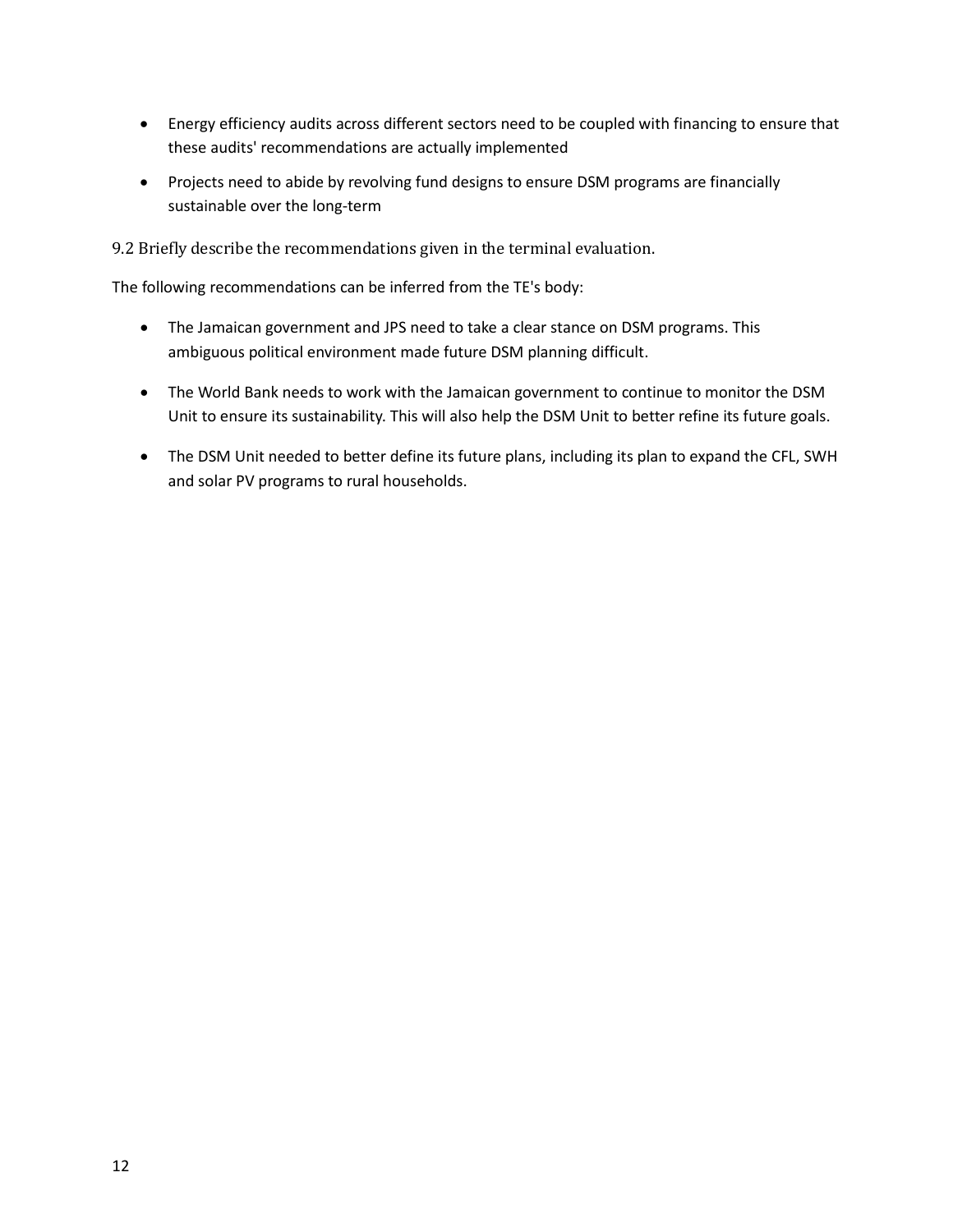# **10. Quality of the Terminal Evaluation Report**

A six point rating scale is used for each sub-criteria and overall rating of the terminal evaluation report (Highly Satisfactory to Highly Unsatisfactory)

| Criteria                                                                                                                                                | <b>GEF EO comments</b>                                                                                                                                                                                                                                                                                                                                                                                                                                                                                                                                             | Rating    |
|---------------------------------------------------------------------------------------------------------------------------------------------------------|--------------------------------------------------------------------------------------------------------------------------------------------------------------------------------------------------------------------------------------------------------------------------------------------------------------------------------------------------------------------------------------------------------------------------------------------------------------------------------------------------------------------------------------------------------------------|-----------|
| To what extent does the report<br>contain an assessment of relevant<br>outcomes and impacts of the<br>project and the achievement of the<br>objectives? | The TE contained little to no information on half of the<br>project's major components. The TE did not include a<br>separate section on the Industrial component, so it is<br>unclear what work, if any, was carried out for this<br>component. While the project design may have been<br>changed, this needs to be mentioned in the TE. The section<br>discussing project components' results was only 3 pages<br>long and was often lacking in details. The DSM Unit's review<br>was often more informative than the TE itself.                                  | $\cup$    |
| To what extent is the report<br>internally consistent, the evidence<br>presented complete and convincing,<br>and ratings well substantiated?            | The TE itself does not mention many project delays that<br>were noted in the DSM Unit's own report that was included<br>as an annex to the TE. An explosion at a power plant that<br>affected the project results is also not explicitly mentioned<br>in the TE but noted in the DSM report. In addition, the<br>stated amount of CO2 emissions mitigated is inconsistent,<br>with some TE sections claiming 14,000 tons CO2 and other<br>sections claiming 12,166 tons CO2. The numbers given for<br>the reduction in electricity demand also has the same issue. | U         |
| To what extent does the report<br>properly assess project sustainability<br>and/or project exit strategy?                                               | The TE notes the ambiguous policy environment and JPS's<br>ambivalent attitude toward DSM programs and the DSM<br>Unit. The "Sustainability" section was even-handed on<br>these issues, though it did not mention whether or not the<br>DSM Unit was looking for financing from outside of JPS.                                                                                                                                                                                                                                                                   | <b>MS</b> |
| To what extent are the lessons<br>learned supported by the evidence<br>presented and are they<br>comprehensive?                                         | The "Lessons Learned" section appears to be fact-based<br>and includes issues brought up repeatedly throughout the<br>TE. However, it could have better addressed the effect of<br>JPS's coming privatization on the project's outcomes, as<br>well as the Old Harbour explosion's effects.                                                                                                                                                                                                                                                                        | <b>MS</b> |
| Does the report include the actual<br>project costs (total and per activity)<br>and actual co-financing used?                                           | Project costs are included in "Annex 2: Project Costs and<br>Financing." The TE's body also directly addresses the role<br>and level of co-financing during the project. However, these<br>numbers are somewhat inconsistent with the numbers in<br>the TE's body.                                                                                                                                                                                                                                                                                                 | MU        |
| Assess the quality of the report's<br>evaluation of project M&E systems:                                                                                | It is unclear the extent to which the TE authors<br>differentiated between M&E as a project component and<br>project M&E. The TE does not address the quality of M&E<br>design.                                                                                                                                                                                                                                                                                                                                                                                    | MU        |
| <b>Overall TE Rating</b>                                                                                                                                |                                                                                                                                                                                                                                                                                                                                                                                                                                                                                                                                                                    | <b>MU</b> |

**Overall TE rating: (0.3 \* (2+2)) + (0.1 \* (4+4+3+3)) = 1.2 + 1.4 = 2.6 = Moderately Unsatisfactory**